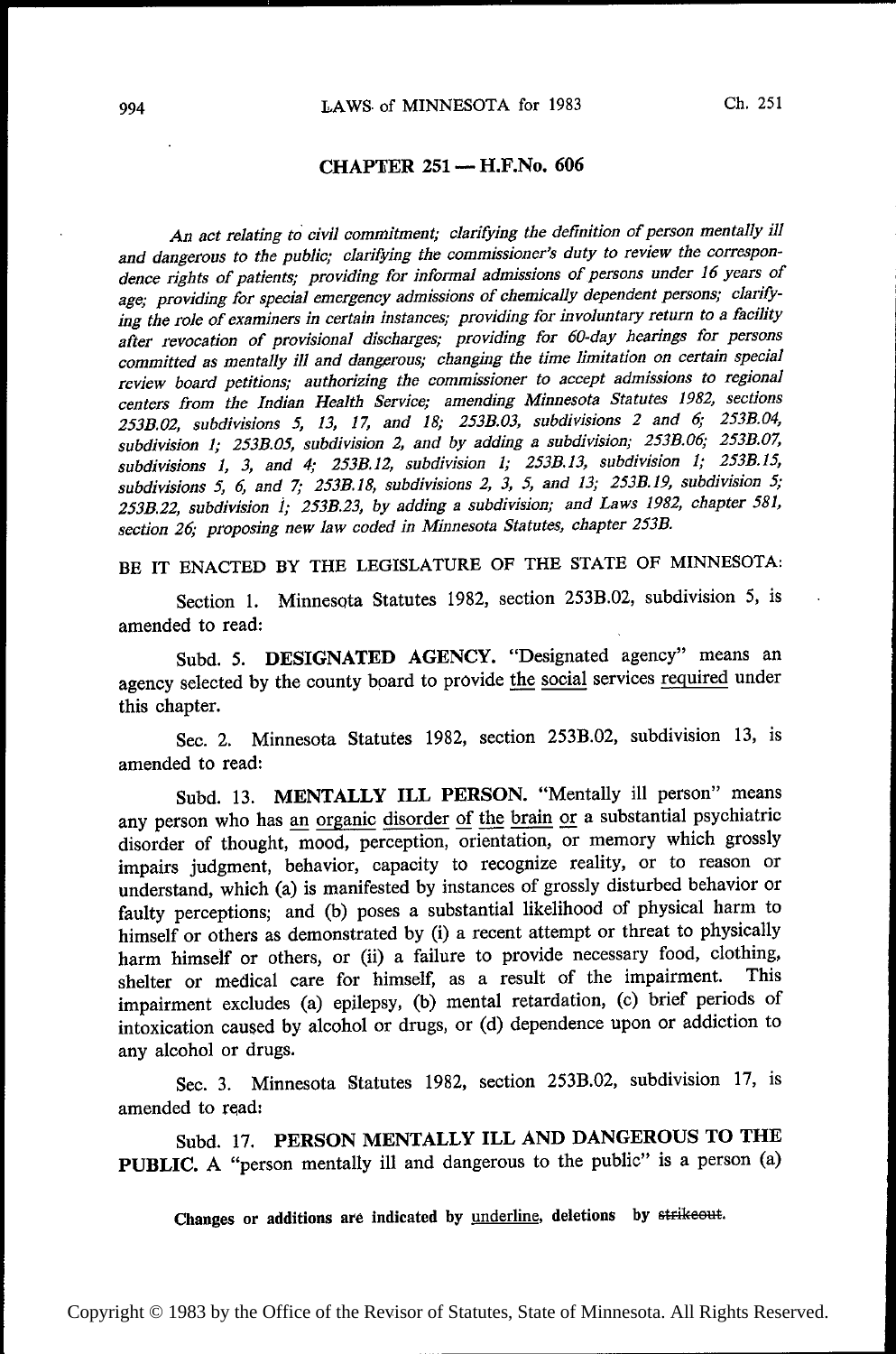who is mentally ill; and (b) who as a result of that mental illness presents a clear danger to the safety of others as demonstrated by the facts that (i) the person has engaged in an overt act causing or attempting to cause serious physical harm to another and'(ii) there is a substantial likelihood that the person will engage in acts capable of inflicting serious physical harm on another. A person diagnosed committed as having a psychopathic personality as defined in section 526.09 is also a person subject to the provisions of this chapter that apply to persons mentally ill and dangerous to the public.

Sec. 4. Minnesota Statutes 1982, section 253B.02, subdivision 18, is amended to read:

Subd. 18. REGIONAL CENTER. "Regional center" means any state operated facility for mentally ill, mentally retarded or chemically dependent persons which is under the direct administrative authority of the commissioner of public welfare.

Sec. 5. Minnesota Statutes 1982, section 253B.03, subdivision 2, is amended to read:

Subd. 2. CORRESPONDENCE. A patient has the right to correspond freely without censorship. The head of the treatment facility may restrict correspondence if he determines that the medical welfare of the patient requires it. The For patients in regional facilities, that determination may be reviewed by the commissioner. Any limitation imposed on the exercise of a patient's correspondence rights and the reason for it shall be made a part of the clinical record of the patient. Any communication which is not delivered to a patient shall be immediately returned to the sender.

Sec. 6. Minnesota Statutes 1982, section 253B.03, subdivision 6, is amended to read:

Subd. 6. CONSENT FOR MEDICAL PROCEDURE. A patient has the right to prior consent to any medical or surgical treatment, other than the treatment of mental illness, mental retardation or chemical dependency. The following procedures shall be used to obtain consent for any treatment necessary to preserve the life or health of any committed patient:

(1) The consent of a' competent adult patient for the treatment is sufficient.

(2) If the patient is subject to guardianship or conservatorship which includes the provision of medical care, the consent of the guardian or conservator for the treatment is sufficient.

(3) If the head of the treatment facility determines that the patient is not competent to consent to the treatment and the patient has not been adjudicated incompetent, consent for the surgery shall be obtained from the nearest proper relative. For this purpose, the following persons are proper relatives, in the order listed: the patient's spouse, parent, adult child, or adult sibling. If the nearest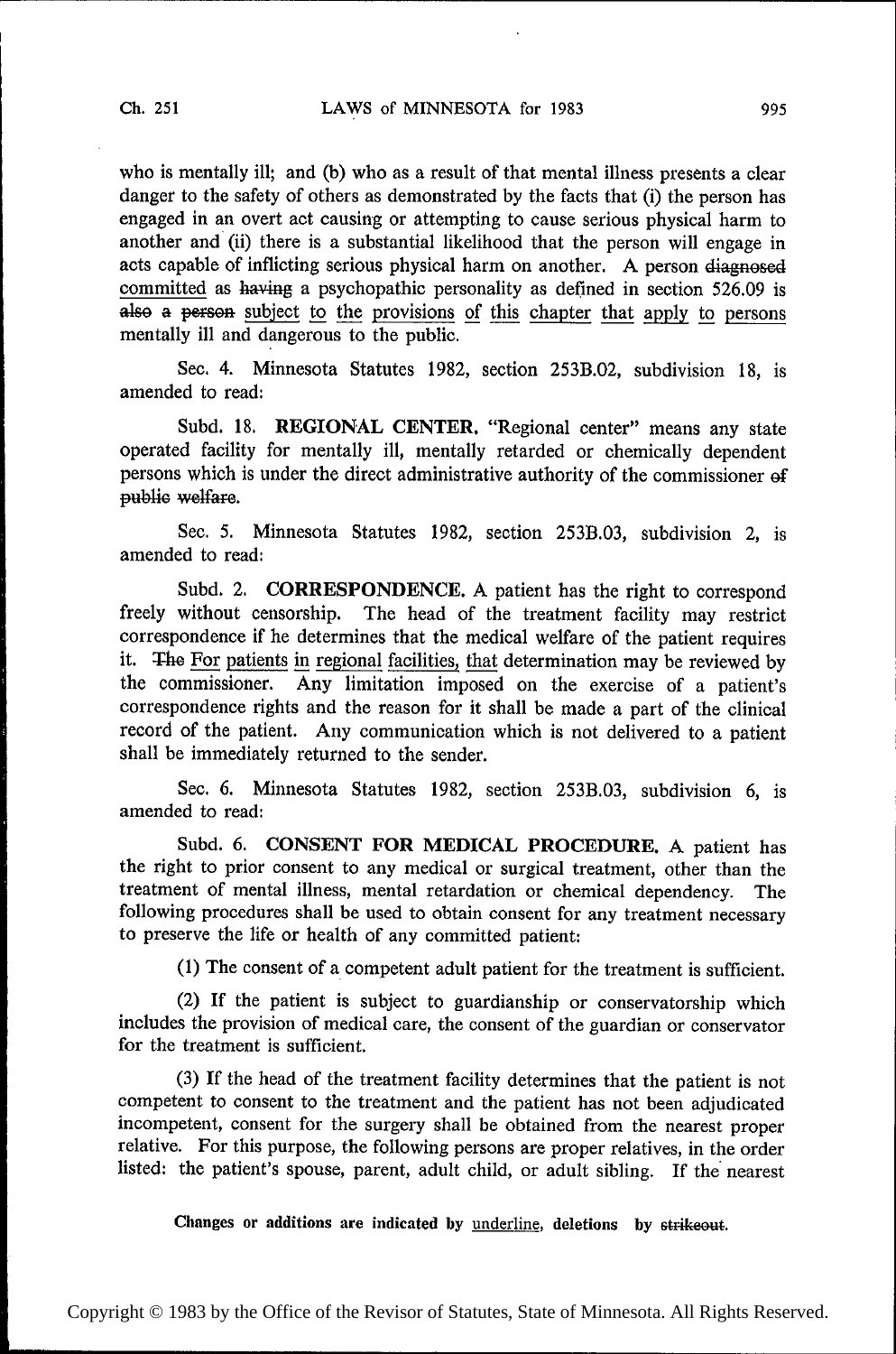proper relatives cannot be located or refuse to consent to the procedure, the head of the treatment facility or an interested person may petition the committing court for approval for the treatment or may petition an appropriate court for the appointment of a guardian or conservator. The determination that the patient isnot competent, and the reasons for the determination, shall be documented in the patient's clinical record.

(4) Consent for a medical procedure upon a minor shall be governed by other provisions of law relating to the provision of treatment to minors to treatment of any minor patient shall be secured in accordance with sections  $144.341$  to  $144.346$ , except that a minor 16 years of age or older may give valid consent for hospitalization, routine diagnostic evaluation, and emergency or short-term acute care.

(5) In the case of an emergency and when the persons ordinarily qualified to give consent cannot be located, the 'head of the treatment facility may give consent.

No person who consents to treatment pursuant to the provisions of this subdivision shall be civilly or criminally liable for the performance or the manner of performing the treatment. No person shall be liable for performing treatment without consent if consent was given pursuant to this subdivision. This provision shall not affect any other liability which may result from the manner in which the treatment is performed.

Sec. 7. Minnesota Statutes 1982, section 253B.04, subdivision 1, is amended to read:

Subdivision 1. ADMISSION. Informal admission by consent is preferred over involuntary commitment. Any person 16 years of age or older may request to be admitted to a treatment facility as an informal patient for observation, evaluation, diagnosis, care and treatment without making formal written application. Any person under the age of 16 years may be admitted as observation, evaluation, diagnosis, care and treatment without making formal<br>written application. Any person <u>under the age of 16 years may be admitted as</u><br>an informal patient with the consent of a parent or legal guardia determined by independent examination that there is reasonable evidence that (a) the proposed patient is mentally ill, mentally retarded, or chemically dependent; and  $\overline{(b)}$  the proposed patient is suitable for treatment. The head of the treatment facility shall not arbitrarily withhold consent refuse any person seeking admission as an informal patient.

Sec. .8. Minnesota Statutes 1982, section 253B.05, subdivision 2, is amended to read:

Subd. 2. PEACE OR HEALTH OFFICER HOLD. (a) A peace or health officer may take a person into custody and transport him to a licensed physician or treatment facility if the officer has reason to believe that the person is mentally ill, or mentally retarded or chemically dependent and in imminent danger of injuring himself or others if not immediately restrained.  $\Delta$  peace or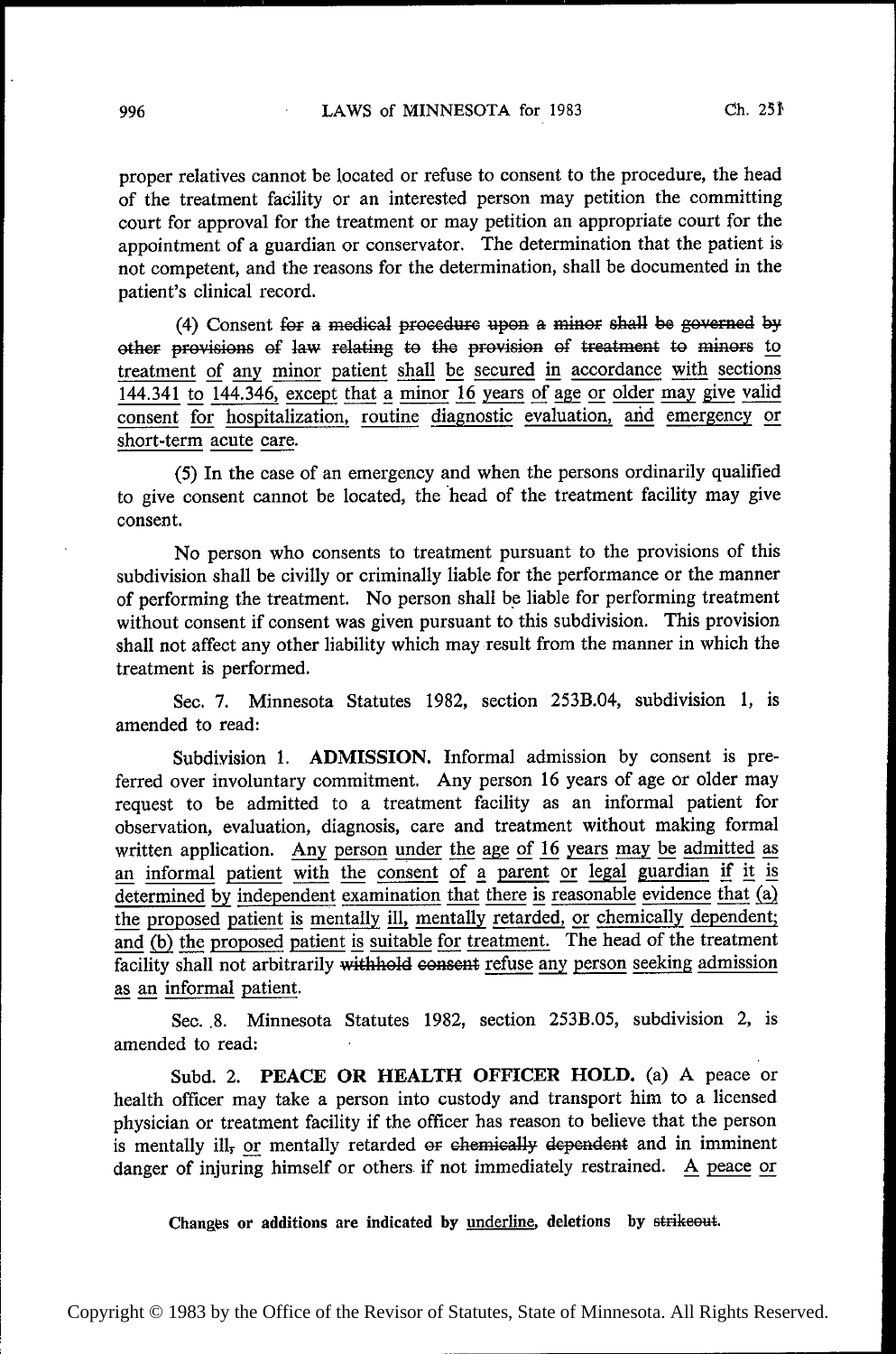health officer or a person working under such officer's supervision, may take a person who is believed to be chemically dependent or is intoxicated in public into person who is believed to be chemically dependent or is intoxicated in public into<br>custody and transport him to a treatment facility. If the person is intoxicated in<br>public or is believed to be chemically dependent and is any person or property, the peace or health officer may transport the person to his home. Application for admission of the person to a treatment facility shall be made by the peace or health officer. The application shall contain a statement given by the peace or health officer specifying the reasons for and circumstances under which the person was taken into custody. A copy of the statement shall be made available to the person taken into custody.

(b) A person may be admitted to a treatment facility for emergency care and treatment under this subdivision with the consent of the head of the facility if under the following circumstances: a written statement is made by the medical officer on duty at the facility that after preliminary examination the person has symptoms of mental illness, or mental retardation or chemical dependency and appears to be in imminent danger of harming himself or others;  $or$ , a written statement is made by the institution program director or his designee on duty at statement is made by the institution program director or his designee on duty at<br>the facility that after preliminary examination the person has symptoms of<br>chemical dependency and appears to be in imminent danger of harmin chemical dependency and appears to be in imminent danger of harming himself or others or is intoxicated in public.

Sec. 9. Minnesota Statutes 1982, section 253B.O5, is amended by adding a subdivision to read:

Subd. 2a. TRANSPORTATION. Insofar as it is practicable, a peace officer who provides transportation for a person placed in a facility under subdivision 1 may not be in uniform and may not use a vehicle visibly marked as a law enforcement vehicle.

Sec. 10. Minnesota Statutes 1982, section 253B.06, is amended to read:

253B.06 MEDICAL EXAMINATION.

Subdivision 1. MENTALLY ILL AND MENTALLY RETARDED PERSONS. The head of a treatment facility shall arrange to have every patient hospitalized as mentally ill or mentally retarded pursuant to section 253B.04 or 253B.O5 examined by a physician as soon as possible but no more than 48 hours trained in the diagnosis of the alleged disability related to the need for admission following the time of admission. The physician shall be knowledgeable and as a mentally ill or mentally retarded person.

Subd. 2. CHEMICALLY DEPENDENT PERSONS. Patients hospital- ized as chemically dependent pursuant to sections 253B.04 or 253B.05 shall also be examined within 48 hours of admission. At a minimum, the examination shall consist of a physical evaluation by facility staff according to procedures established by a physician and an evaluation by staff knowledgeable and trained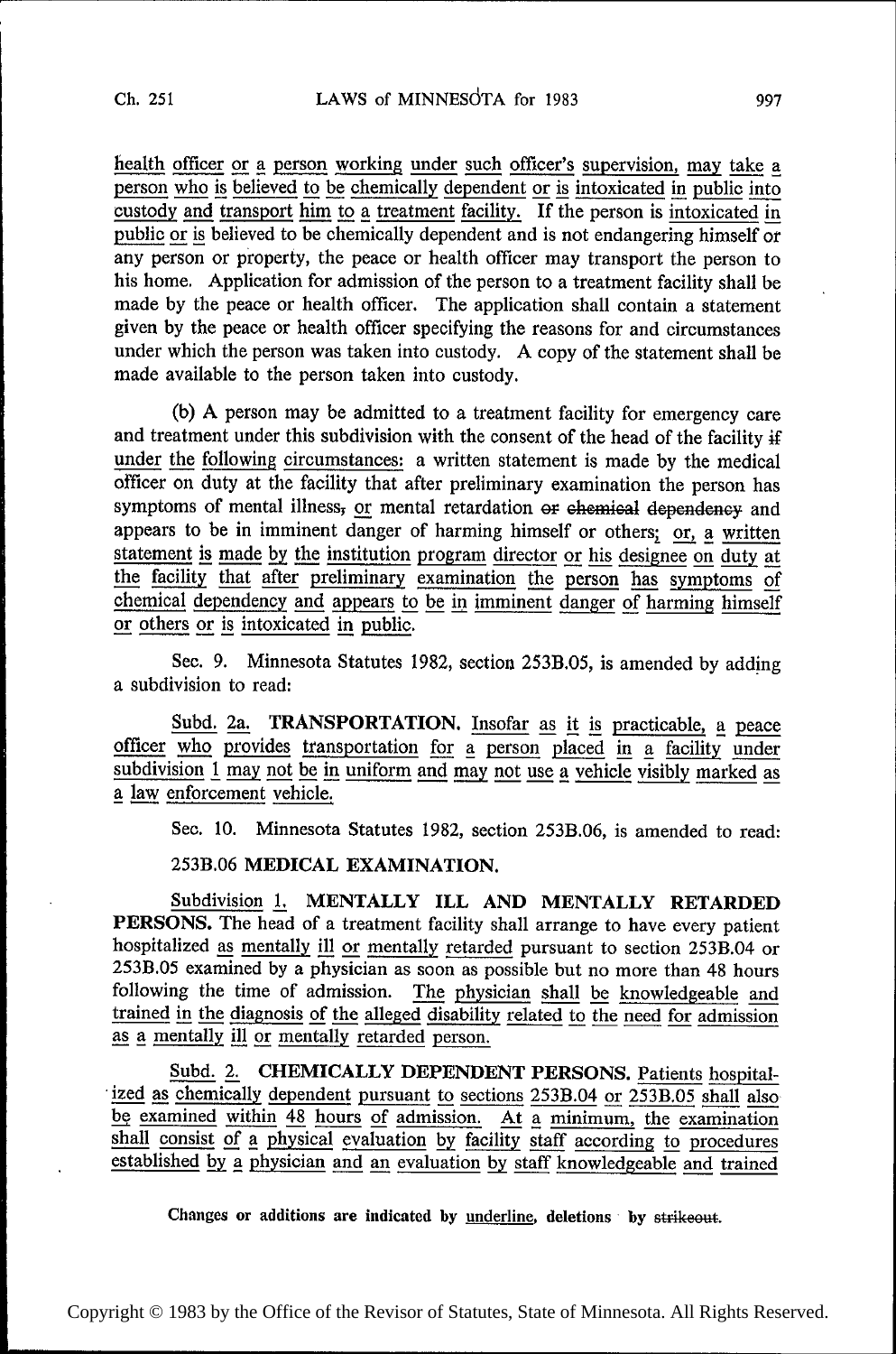in the diagnosis of the alleged disability related to the need for admission as a chemically dependent person.

Subd. 3. DISCHARGE. At the end of a 48-hour period, any patient admitted pursuant to section 253B.05 shall be discharged if an examination has not been held or if the examiner or evaluation staff person fails to notify the head of the treatment facility in writing that in his opinion the patient is apparently in need of care, treatment, and evaluation as a mentally ill, mentally retarded, or chemically dependent person.

Sec. 11. Minnesota Statutes 1982, section 253B.07, subdivision 1, is amended to read:

Subdivision 1. PRE-PETITION SCREENING. (a) Prior to filing a petition for commitment of a proposed patient, a prospective petitioner an interested person shall apply to the designated agency in the county of the proposed patient's residence or presence for conduct of a preliminary investigation. The designated agency shall appoint a screening team to conduct an investigation which shall include:

(i) a personal interview with the proposed patient and other individuals who appear to have knowledge of the condition of the proposed patient. If the proposed patient is not interviewed, reasons must be documented;

(ii) identification and investigation of specific alleged conduct which is the basis for application; and

(iii) identification, exploration, and listing of the reasons for rejecting or recommending alternatives to involuntary placement.

(b) In conducting the investigation required by this subdivision, the screening team shall have access to all relevant medical records of proposed patients currently in treatment facilities. Data collected pursuant to this clause shall be considered private data on individuals.

(c) When the pre—petition screening team recommends commitment, a written report shall be sent to the county attorney for the county in which the petition is to be filed.

(d) The pre—petition screening team shall refuse to support a petition if the investigation does not disclose evidence sufficient to support commitment. Notice of the pre—petition screening team's decision shall be provided to the prospective petitioner.

(e) If the interested person wishes to proceed with a petition contrary to the recommendation of the pre-petition screening team, application may be made directly to the county attorney, who may determine whether or not to proceed with the petition. Notice of the county attorney's determination shall be provided to the interested party.

Changes or additions are indicated by underline, deletions by strikeout.

 $\blacksquare$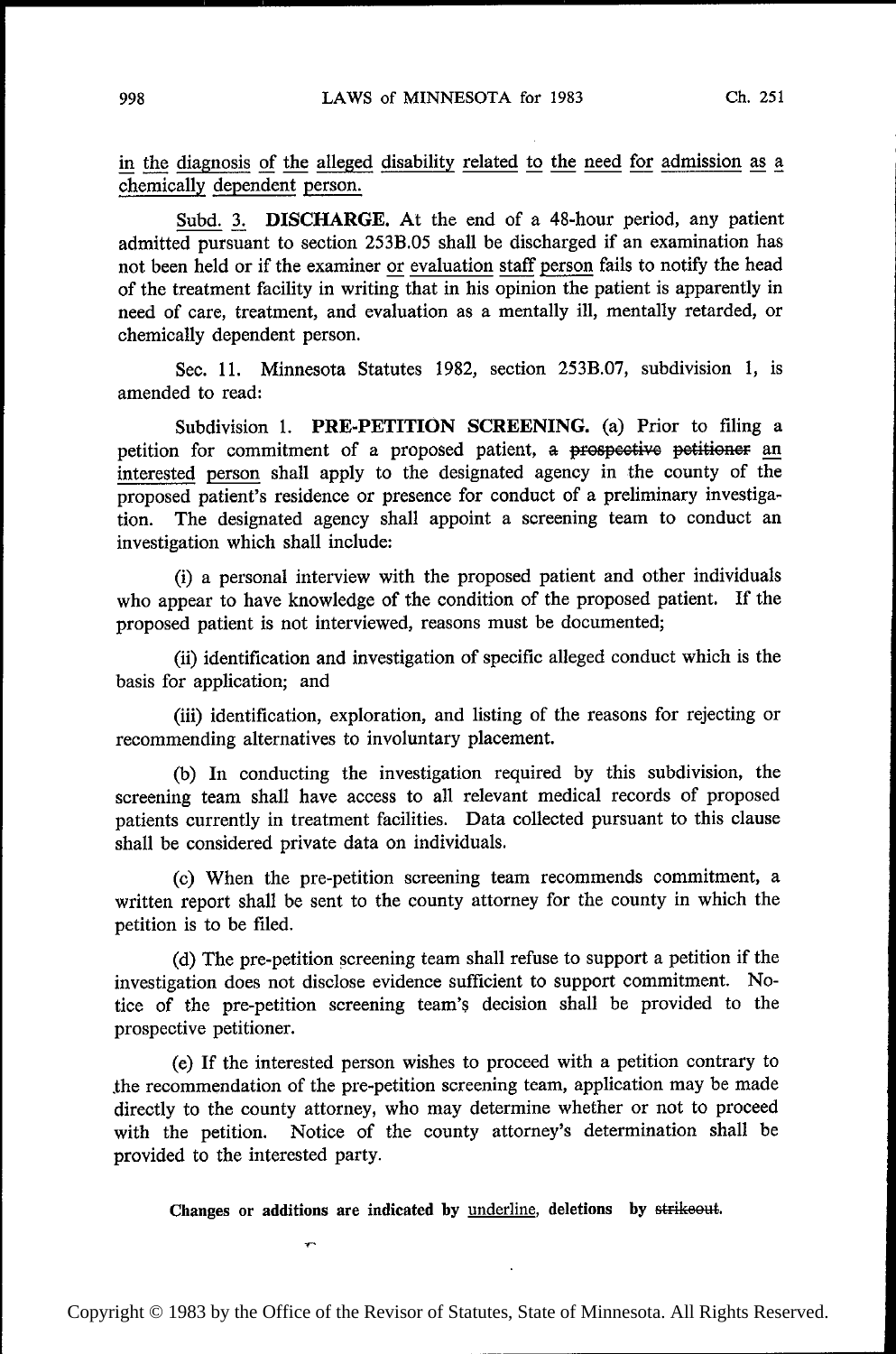(f) If a court petitions for commitment pursuant to the rules of criminal procedure, the pre-petition investigation required by this section shall be completed within seven days after the tiling of the petition.

Sec. 12. Minnesota Statutes 1982, section 253B.O7, subdivision 3, is amended to read:

Subd. 3. EXAMINERS. After a petition has been filed, the probate court shall appoint an examiner. Prior to the hearing, the court shall inform the proposed patient that he is entitled to an independent second examination. At the proposed patient's request, the court shall appoint a second examiner of the patient's choosing to be paid for by the county at a rate of compensation fixed by the court.

Sec. 13. Minnesota Statutes 1982, section 253B.07, subdivision 4, is amended to read:

Subd. 4. PRE-HEARING EXAMINATION; NOTICE AND SUM-MONS PROCEDURE. A summons to appear for a pre-hearing examination and the commitment hearing shall be served upon the proposed patient. A plain language notice of the proceedings and notice of the filing of the petition, a copy of the petition, a copy of the physician's examiner's supporting statement, and the order for examination and a copy of the pre-petition screening report shall be given to the proposed patient, his counsel, the petitioner, any interested person, and any other persons as the court directs. All papers shall be served personally on the proposed patient. Unless otherwise ordered by the court, the notice shall be served on the proposed patient by a nonuniformed person.

Sec. 14. Minnesota Statutes 1982, section 253B.12, subdivision 1, is amended to read:

Subdivision 1. REPORT. Prior to the termination of the initial commitment order or final discharge of the patient, the head of the facility shall file a written report with the committing court with a copy to the patient and his counsel, setting forth in detailed narrative form at least the following:

(1) the diagnosis of the patient with the supporting data;

(2) the anticipated discharge date;

(3) an individualized treatment plan;

(4) a detailed description of the discharge planning process with suggested after care plan;

(5) whether the patient is in need of further care and treatment with evidence to support the response;

(6) whether any further care and treatment must be provided in a treatment facility with evidence to support the response;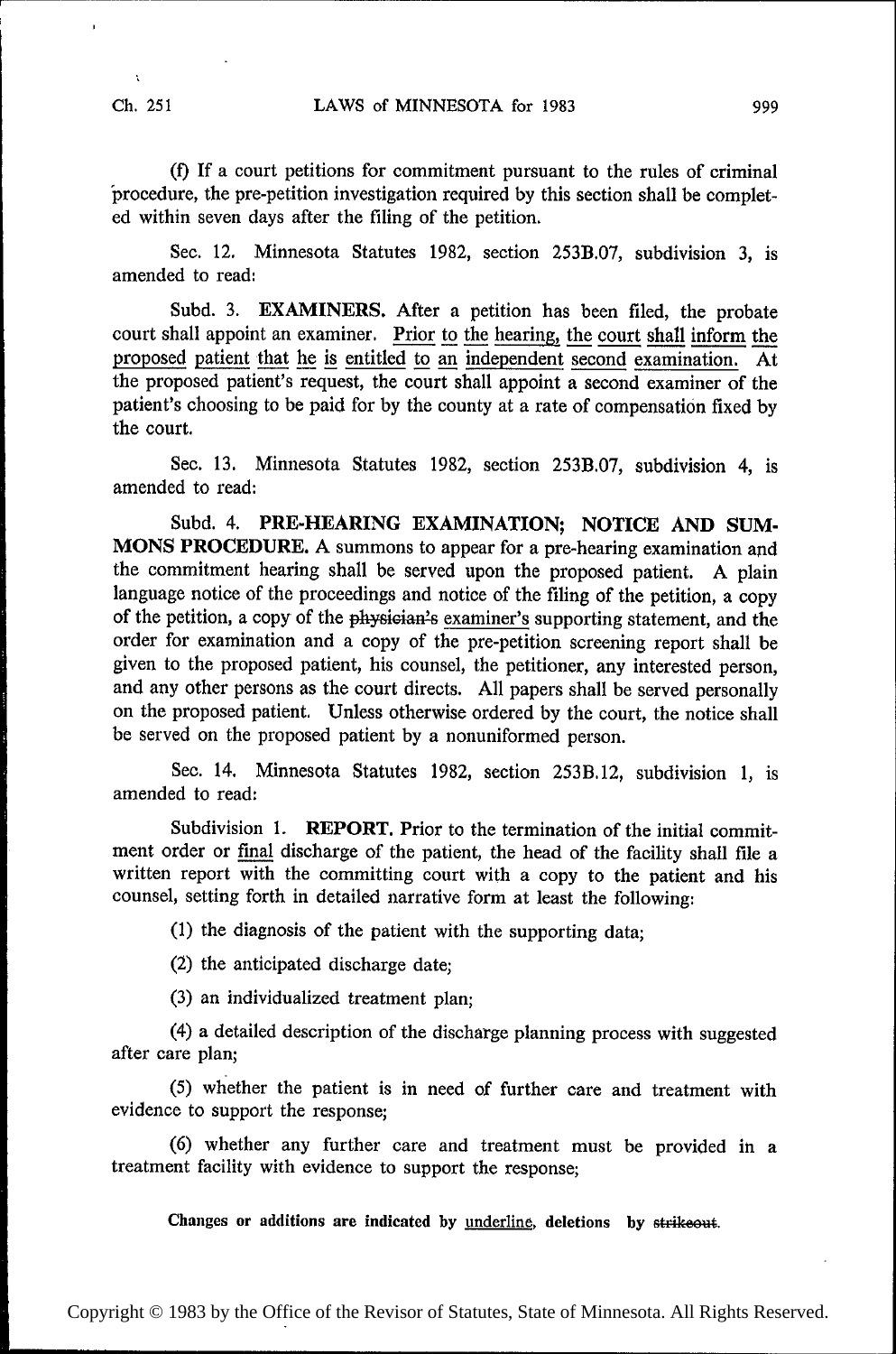(7) whether in his opinion the patient must continue to be committed to a treatment facility; and

(8) whether in his opinion the patient satisfies the statutory requirement for continued commitment, with documentation to support the opinion.

Sec. 15. Minnesota Statutes 1982, section 253B.13, subdivision 1, is amended to read:

Subdivision 1. MENTALLY ILL PERSONS. If at the conclusion of a hearing held pursuant to section 253B.12, it is found that the criteria for continued commitment have been satisfied, the court shall determine the probable length of commitment necessary. No period of commitment shall exceed this length of time or 12 months, whichever is less.

At the conclusion of the prescribed period, commitment may not be continued unless a new petition is filed pursuant to section 253B.O7 and hearing and determination made on it. Notwithstanding the provisions of section 253B.O9, subdivision 5, clause  $(b)$ , the initial commitment period under the new petition shall be the probable length of commitment necessary or 12 months, whichever is less. The standard of proof at the hearing on the new petition shall be the standard specified in section 253B.12, subdivision 4.

Sec. 16. Minnesota Statutes 1982, section 253B.15, subdivision 5, is amended to read:

Subd. 5. RETURN TO FACILITY. The head of the treatment facility may apply to the committing court for an order directing that the patient be returned to the facility. The court may order the patient returned to the facility prior to a review hearing only upon finding that immediate return to the facility is necessary to avoid serious, imminent harm to the patient or others. lf a\_1 voluntary return is not arranged, the head of the treatment facility may request a health officer, a welfare officer, or a peace officer to return the patient to the treatment facility from which he was released or to any other treatment facility which consents to receive him. If necessary, the head of the treatment facility may request the committing court to direct a health or peace officer in the county where the patient is located to return the patient to the treatment facility or to another treatment facility which consents to receive him. The expense of where the patient is located to return the patient to the treatment haching of another treatment facility which consents to receive him. The expense of returning the patient to a treatment facility shall be paid by the co returning the patient to a treatment facility shall be paid by the commissioner unless paid by the patient or his relatives. unless paid by the patient or his relatives.

Sec. 17. Minnesota Statutes 1982, section 253B.15, subdivision 6, is amended to read:

Subd. 6. EXCEPTION. During the first 60 days of a provisional discharge, the head of the treatment facility, upon finding that either of the conditions set forth in subdivision  $\frac{1}{2}$  exists, may revoke the provisional discharge without being subject to the provisions of subdivisions 2 to 5.

Changes or additions are indicated by underline, deletions by strikeout.

Copyright © 1983 by the Office of the Revisor of Statutes, State of Minnesota. All Rights Reserved.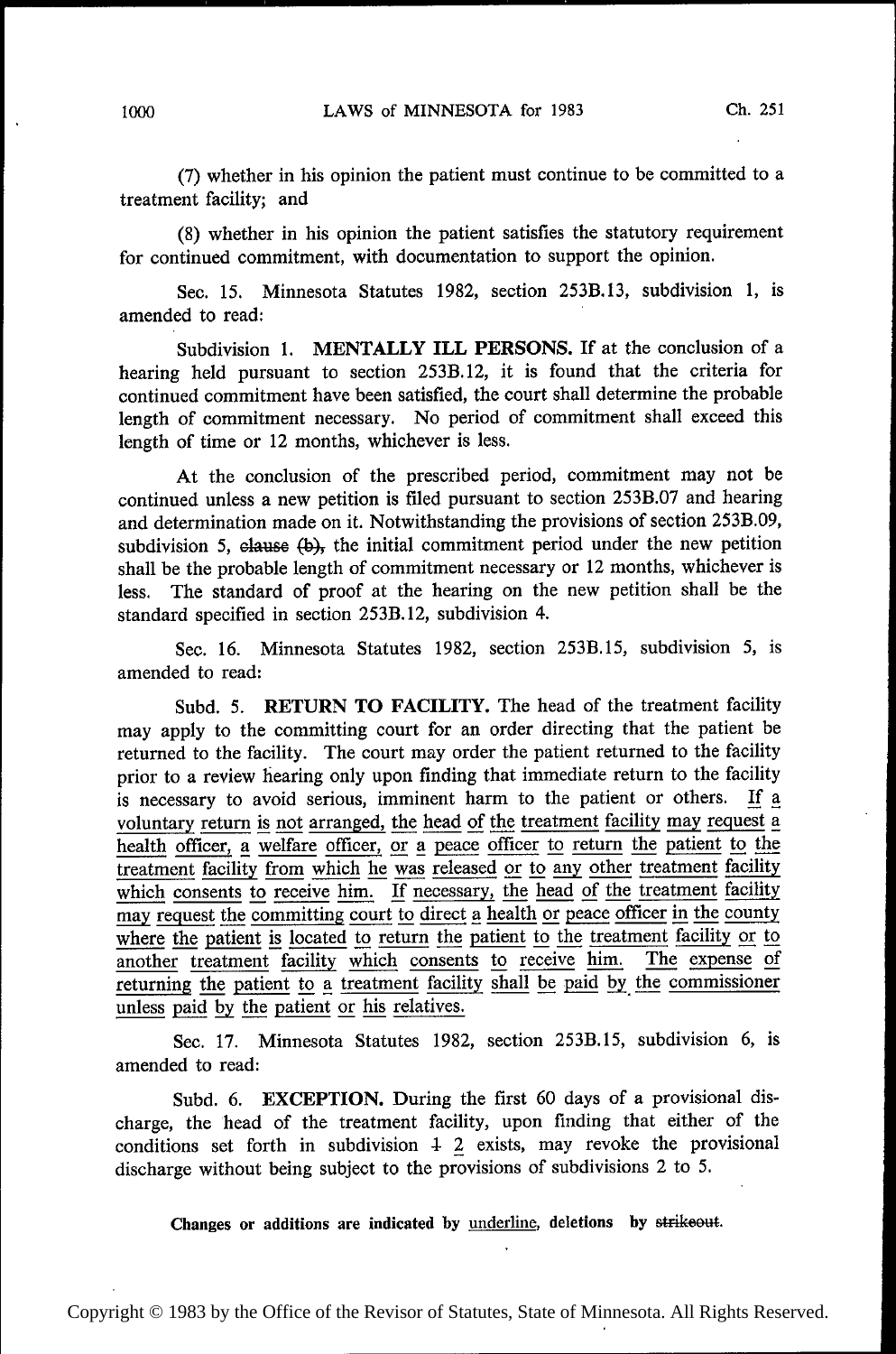Sec. 18. Minnesota Statutes 1982, section 253B.15, subdivision 7, is amended to read:

Subd. 7. EXTENSION OF PROVISIONAL DISCHARGE. (a) A provisional discharge may be extended only in those circumstances where the patient has not achieved the goals set forth in the provisional discharge plan or continues to need the supervision or assistance provided by an extension of the provisional discharge. In determining whether the provisional discharge is to be extended, the head of the facility shall consider the willingness and ability of the patient to voluntarily obtain needed care and treatment.

(b) The designated agency shall recommend extension of a provisional discharge only after a preliminary conference with the patient and other appropriate persons. The patient shall be given the opportunity to object or make suggestions for alternatives to extension.

(c) Any recommendation for extension shall be made in writing to the head of the facility and to the patient at least 30 days prior to the expiration of the provisional discharge. The written recommendation submitted shall include: the specific grounds for recommending the extension, the date of the preliminary conference and results, the anniversary date of the provisional discharge, the termination date of the provisional discharge, and the proposed length of extension. If the grounds for recommending the extension occur less than 30 days before its expiration, the written recommendation shall occur as soon as practicable.

(d) The head of the facility shall issue a written decision regarding extension within five days after receiving the recommendation from the designated agency.

(e) Ln no event shall any provisional disehatge, revocation; or extension extend the term of the commitment beyond the period provided for in the order issued pursuant to section  $253B.09$  or  $253B.13$ .

See. 19. Minnesota Statutes 1982, section 253B.18, subdivision 2, is amended to read:

Subd. 2. REVIEW; HEARING. There shall be a review of commitment at the end of 60 days  $\underline{A}$  written treatment report shall be filed with the committing court within 60 days after commitment. The court, prior to making a final determination with regard to a person initially committed as mentally ill and dangerous to the public, shall hold a hearing. The hearing shall be held<br>within 14 days of the court's receipt of the written treatment report, if one is<br>filed, or within 90 days of the date of initial commitment, whic unless otherwise agreed by the parties. If the court finds that the patient qualifies for commitment as mentally ill, but not as mentally ill and dangerous to the public, the court may commit the person as a mentally ill person and the person shall be deemed not to have been found to be dangerous to the public for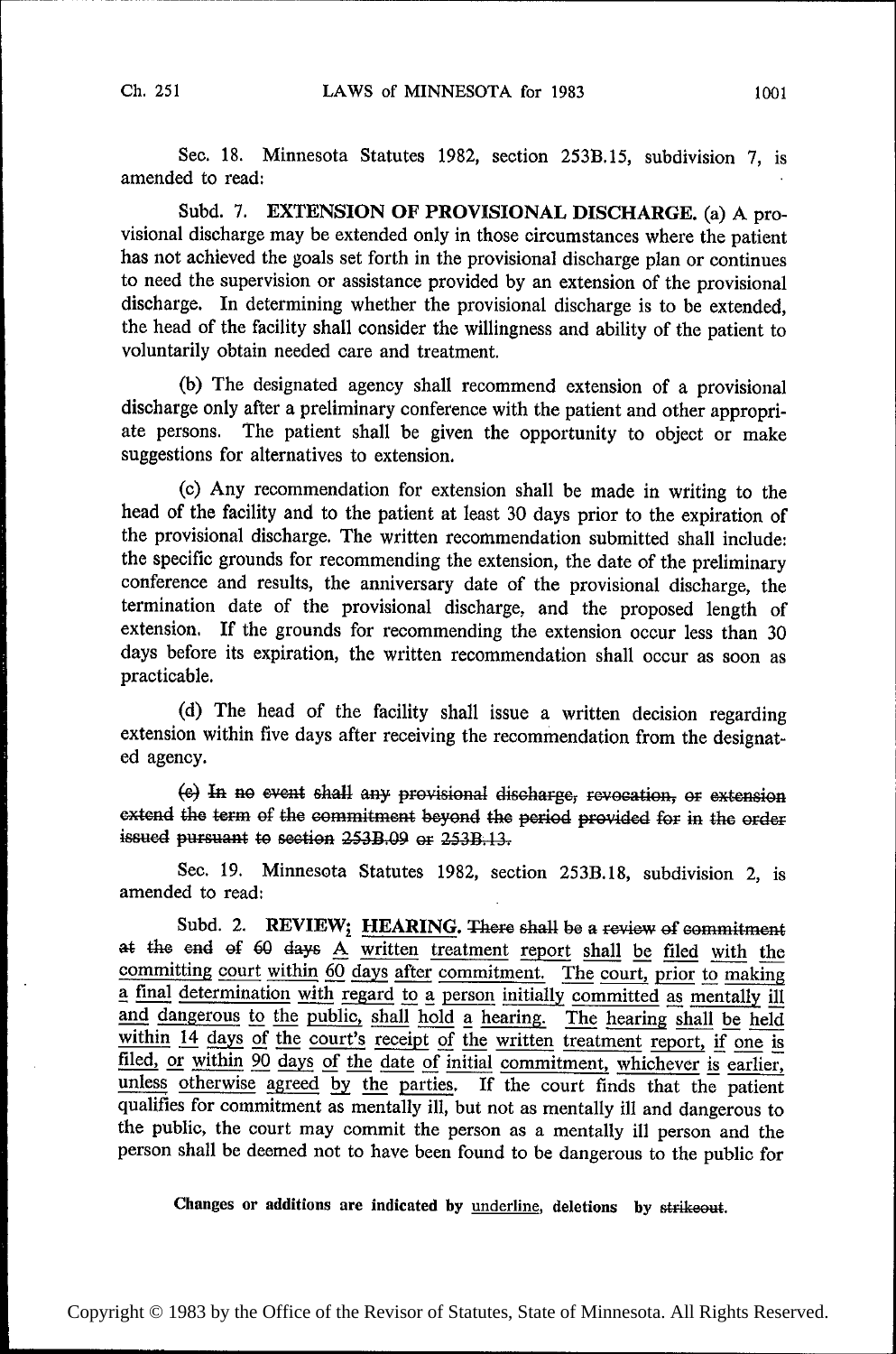the purposes of subdivisions 4 to 15. If no written review statement is filed within 60 days or if the statement describes the committed person as not in need of further institutional care and treatment, a further hearing shall be held by the committing court within 14 days after the court's receipt of the statement. The committing court shall then make the final determination Failure of the treatment facility to provide the required report at the end of the 60-day period shall not result in automatic discharge of the patient.

Sec. 20. Minnesota Statutes 1982, section 253B.18, subdivision 3, is amended to read:

Subd. 3. **INDETERMINATE COMMITMENT.** If the court finds at the hearing held pursuant to subdivision 2 that the patient continues to be the hearing held pursuant to subdivision 2 that the patient continues to be mentally ill and dangerous, then the court may shall order commitment of the proposed patient' for an indeterminate period of time. Subsequent to a final determination that a patient is mentally ill and dangerous to the public, the patient shall be transferred, provisionally discharged, or discharged, or have his commitment status altered only as provided in this section.

Sec. 21. Minnesota Statutes 1982, section 253B.18, subdivision 5, is amended to read:

Subd. 5. PETITION; NOTICE OF HEARING; ATTENDANCE; ORDER. A petition for an order of transfer, discharge, provisional discharge, or revocation of provisional discharge shall be filed with the commissioner and may be filed by the patient or by the head of the treatment facility. The special review board shall hold a hearing on each petition prior to making anyrecommendation. Within 45 days of the filing of the petition, the committing court, the county attorney of the county of commitment, an interested person, the petitioner and his counsel shall be given written notice by the commissioner of the time and place of the hearing before the special review board. Only those entitled to statutory notice of the hearing or those administratively required to attend may be present at the hearing. The commissioner shall issue his order no later than 14 days after receiving the recommendation of the special review board. A copy of the order shall be sent by certified mail to every person entitled to attend statutory notice of the hearing within five days after it is issued. No order by the commissioner shall be effective sooner than 15 days after it isissued.

Sec. 22. Minnesota Statutes 1982, section 253B.l8, subdivision 13, is amended to read:

Subd. 13. APPEAL. Any patient aggrieved by a revocation decision or any interested person may petition the special review board within 48 hours seven days, exclusive of Saturdays, Sundays, and legal holidays, after receipt of the revocation report for a review of the revocation. The matter shall be scheduled within 30 days. The special review board shall review the circumstances leading

Changes or additions are indicated by underline, deletions by strikeout.

Copyright © 1983 by the Office of the Revisor of Statutes, State of Minnesota. All Rights Reserved.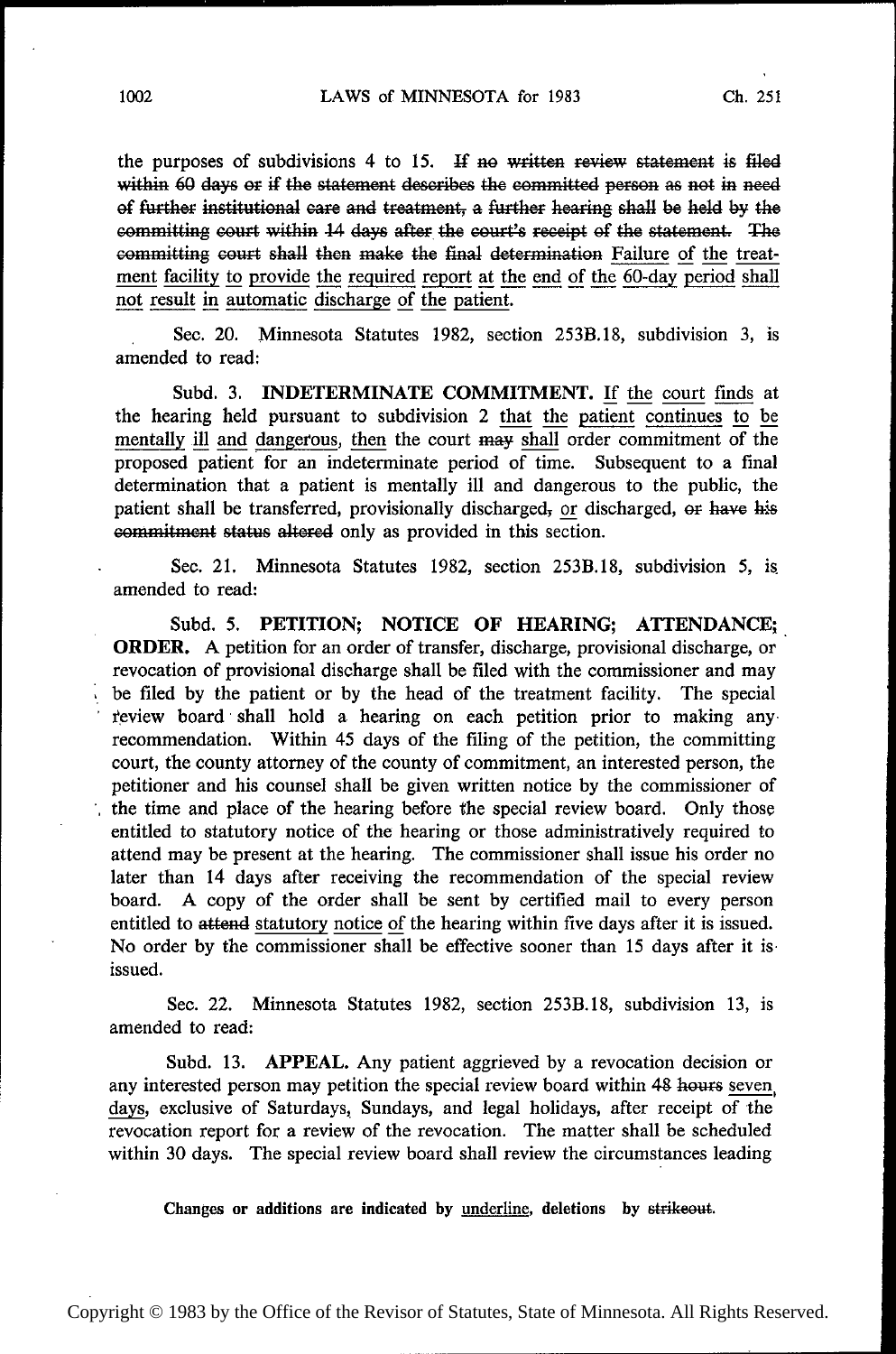to the revocation and shall recommend to the commissioner whether or not the revocation shall be upheld. The special review board may also recommend a new provisional discharge at the time of a revocation hearing.

Sec. 23. Minnesota Statutes 1982, section 253B.l9, subdivision 5, is amended to read:

Subd. 5. APPEAL TO SUPREME COURT. An interested A party aggrieved by an order of the appeal panel may appeal from the decision of the appeal panel to the supreme court in the same manner as other appeals in civil actions. The filing of an appeal shall immediately suspend the operation of any order granting transfer, discharge or provisional discharge, pending the determination of the appeal.

# Sec. 24. [253B.212] COMMITMENT BY TRIBAL COURT; RED LAKE BAND OF CHIPPEWA INDIANS.

Subdivision 1. COST OF CARE. The commissioner of public welfare may contract with and receive payment from the Indian Health Service of the United States Department of Health and Human Services for the care and treatment of those members of the Red Lake Band of Chippewa Indians who have been committed by tribal court order to the Indian Health Service for care and treatment of mental illness, mental retardation, or chemical depen have been committed by tribal court order to the Indian Health Service for care<br>and treatment of mental illness, mental retardation, or chemical dependency.<br>The contract shall provide that the Indian Health Service may not utilized by the tribal court provided due process protections similar to those afforded by sections  $253B.05$  to  $253B.10$ .

Subd. 2. EFFECT GIVEN TO TRIBAL COMMITMENT ORDER. When, under an agreement entered into pursuant to subdivision 1, the Indian Health Service applies to a regional center for admission of a person committed to the jurisdiction of the health service by the tribal court as mentally ill, patient with the consent of the Indian Health Service. mentally retarded, or chemically dependent, the commissioner may treat the

rights A person admitted to a regional center pursuant to this section has all the rights accorded by section  $253B.03$ . In addition, treatment reports, prepared in accordance with the requirements of section  $253B.12$ , subdivis  $f$  is a contract the Indian Health Service within  $f$  is a coordance with the requirements of section 253B.12, subdivision 1, shall be filed with the Indian Health Service within  $f$  60 days of commencement of the patien stay at the facility. A subsequent treatment report shall be filed with the Indian Health Service within six months of the patient's admission to the facility or prior to discharge, whichever comes first. Provisional discharge or transfer of the patient may be authorized by the head of the treatment facility only with the consent of the Indian Health Service. Discharge from the facility to the Indian Health Service may be authorized by the head of the treatment facility after notice to and consultation with the Indian Health Service.

Changes or additions are indicated by <u>underline</u>, deletions by strikeout.

 $\bullet$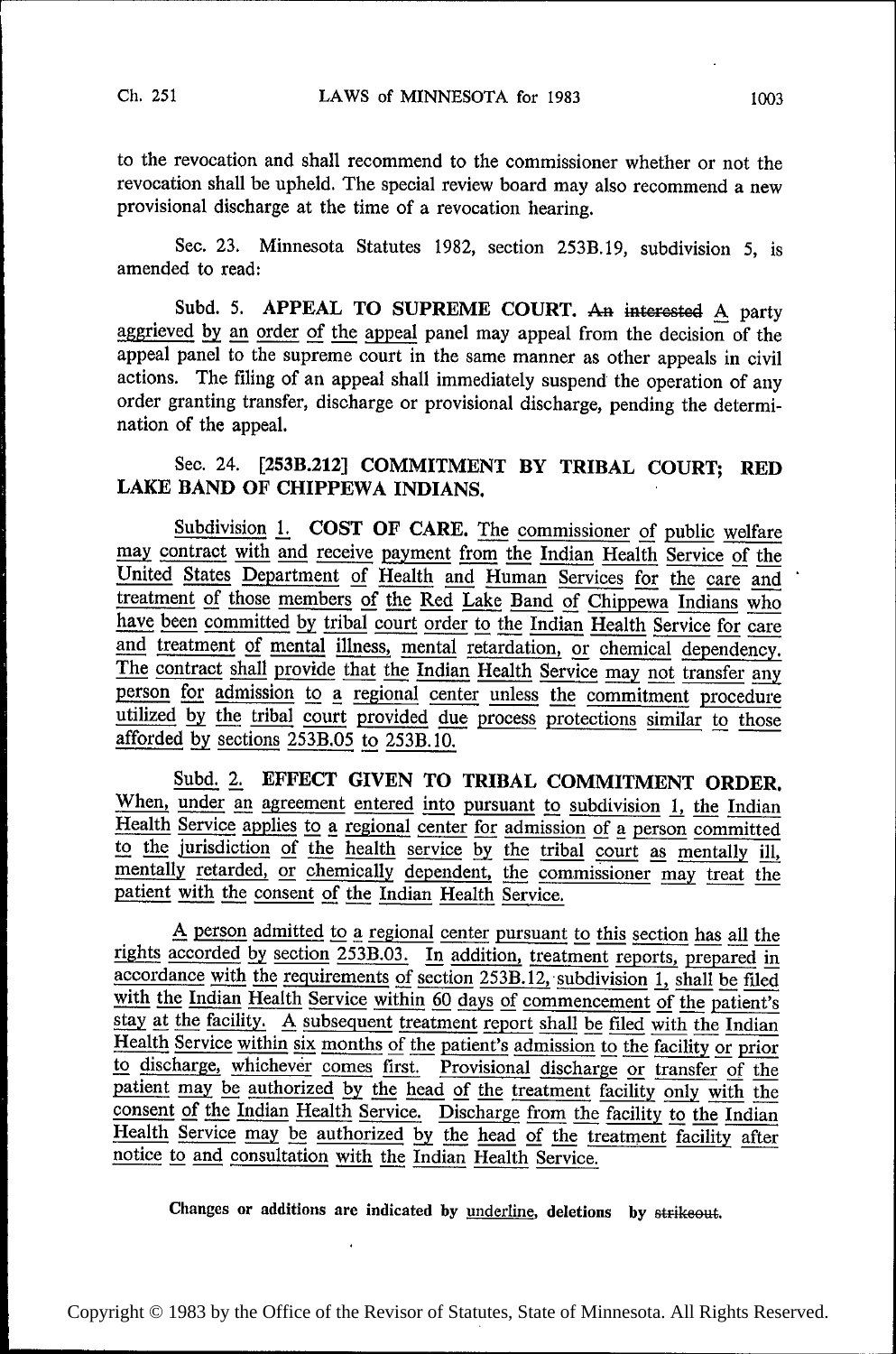Sec. 25. Minnesota Statutes 1982, section 253B.22, subdivision 1, is amended to read:

### 253B.22 REVIEW BOARDS.

Subdivision 1. ESTABLISHMENT. The commissioner shall establish <sup>a</sup> review board of three or more persons for each regional center to review the admission and retention of patients institutionalized under this chapter. One member shall be qualified in the diagnosis of mental illness or, mental retardation, or chemical dependency, and one member shall be an attorney. The commissioner may, upon written request from the appropriate federal authority, establish a review panel for any federal treatment facility within the state to review the admission and retention of patients hospitalized under this chapter. For any review board established for a federal treatment facility, one of the persons appointed by the commissioner shall be the commissioner of veterans affairs or his designee.

Sec. 26. Minnesota Statutes 1982, section 253B.23, is amended by adding a subdivision to read:

Subd. 1a. RETURN OF PATIENT. If a patient is absent without authorization, the head of the treatment facility shall order the patient to return to the treatment facility voluntarily. The head of the treatment facility may request a health officer, a welfare officer, or a peace officer to return the patient to the treatment facility. The head of the treatment facility shall inform the committing court of the absence and the court shall direct a health or peace officer in the county where the patient is located to return the patient to the treatment facility or to another treatment facility. The expense of returning the patient to a treatment facility shall be paid by the commissioner unless paid by the patient or his relatives.

Sec. 27. Laws 1982, chapter 581, section 26, is amended to read:

## Sec. 26. EFFECTIVE DATE.

This act is effective August 1, 1982 and applies to any conduct, transactor proceeding within its terms which occurs after August 1, 1982. A tion, or proceeding within its terms which occurs after August 1, 1982. proceeding for the commitment of a person to a treatment facility commenced before August 1, 1982, is governed by the law existing at the time the proceeding was commenced; provided, however, that if the proceedings are not terminated by August 1, 1983, they shall thereafter be governed by the provisions of sections 1 to 23. Any person, other than a person committed as mentally ill and 1 to 23. Any person, other than a person committed as mentally ill and dangerous, who was committed pursuant to chapter 253A and whose term of commitment is indeterminate shall have his status reviewed pursuant to the provisions of section 12 prior to February 1, 1984.

### Sec. 28. EFFECTIVE DATE.